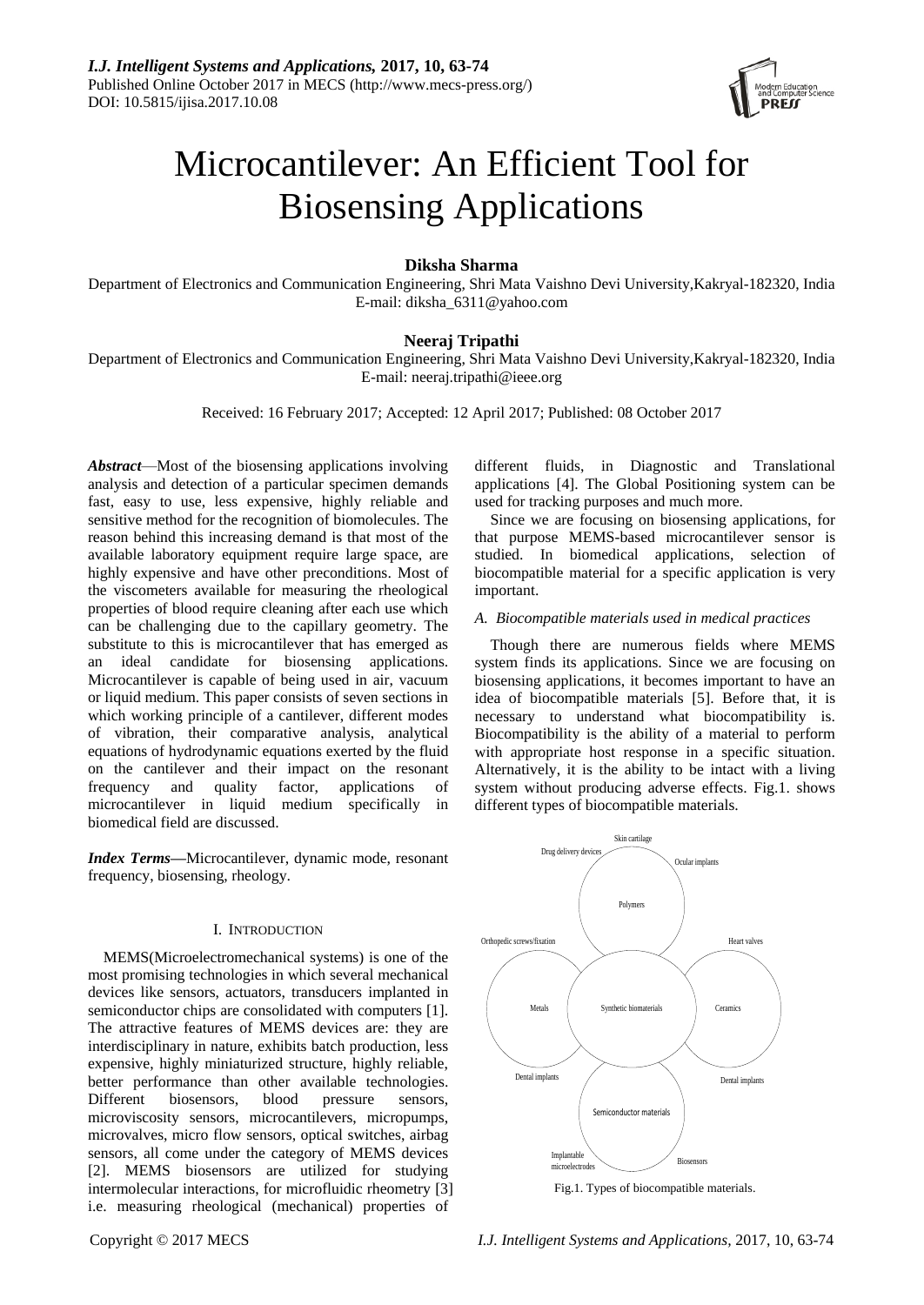#### II. MICROCANTILEVER

Microcantilever is a beam of solid material say, silicon, nickel, etc. in the submillimeter range that is kept fixed at one end and allowed to vibrate freely at another end. The vibrations of the cantilever in a particular medium say, air, vacuum or liquid are studied and are then utilized in measuring various parameters involved in the applications. Microcantilevers are the devices that have

greater potential as microsensing platform [14]. The features like high mass sensitivity, a high degree of parallelization, easy implementation, non-toxic procedures, better limit of detection, fast response, low fabrication cost, label-free detection etc., makes them an ideal candidate for biosensing applications. The various applications of MEMS are shown in Table 1. [15]. And the different types of biocompatible materials for different applications are shown in Table 2.

| Field of application   | <b>MEMS</b> devices                                                        | Purpose                                                                                                                | Advantages                                                                                                                                                                                                                                                                                                                                    | References      |
|------------------------|----------------------------------------------------------------------------|------------------------------------------------------------------------------------------------------------------------|-----------------------------------------------------------------------------------------------------------------------------------------------------------------------------------------------------------------------------------------------------------------------------------------------------------------------------------------------|-----------------|
| In telecommunication   | Optical MEMS, tunable<br>capacitors, RF MEMS<br>switches, high Q inductor. | For voltage controlled<br>oscillators, splitters, and<br>couplers, optical<br>attenuators, micro-lenses,<br>displays.  | Improved efficiency of<br>optical assembly and<br>alignment accuracy.                                                                                                                                                                                                                                                                         | $[6]$ , $[7]$   |
| In Healthcare          | Pressure sensors, MEMS<br>inertial sensor, capacitive<br>sensors.          | For tonometric blood<br>pressure measurement,<br>surgery, kidney dialysis<br>equipment, respirators, in<br>pacemakers. | Increased signal output and<br>stability, a sensitivity of<br>2mV/mm Hg 100 mm Hg<br>and resolution of 0.5 mm<br>Hg.<br>Microfluidics enables<br>reduction of fluid sample<br>size, up to thousands of<br>tests per chip.                                                                                                                     | $[8]$ , $[9]$   |
| In automotive industry | Accelerometer, airbag<br>sensors, break force<br>sensors.                  | Collision detection,<br>intelligent tyres.                                                                             | 3-axis accelerometer<br>consumes less power and<br>is useful for accurate tilt<br>measurement and<br>operating temperature<br>varies from -40 $^0$ C to +105 $^0$<br>C<br>3-axis digital gyroscope<br>operating temperature<br>varies from -40 $^{\circ}$ C to +85 $^{\circ}$<br>C, is used for multiple<br>applications(Pitch, Roll,<br>Yaw) | $[10]$ , $[11]$ |
| In defense             | Embedded sensors.<br>chemical sensors for<br>soldiers, microactuators.     | Missile guidance,<br>survellience, data storage,<br>identification friend or foe.                                      | A chemical sensor for<br>soldiers detects chemical<br>agents below harmful<br>thresholds, small<br>lightweight, rugged.<br>MEMS-based Friend or<br>foe identification has $360^0$<br>coverage, fast response,<br>low probability of<br>intercept.                                                                                             | $[12]$ , $[13]$ |

| Table 2. Biocompatible materials and its area of applications |  |  |  |
|---------------------------------------------------------------|--|--|--|
|---------------------------------------------------------------|--|--|--|

| Biocompatible materials | Area of application                                                        |
|-------------------------|----------------------------------------------------------------------------|
| Titanium                | Dental implants, bone implant,<br>pacemaker boxes, surgical<br>instruments |
| Ni-Ti alloys            | <b>Orthodontics</b>                                                        |
| PIB, EPCO               | Measuring concentration of<br>contaminants in harmful water                |
| Silicone-hydrogel       | <b>Contact lenses</b>                                                      |
| <b>PDMS</b>             | Cerebrospinal fluid monitoring                                             |

Microcantilever works in both static and dynamic modes which are discussed in next section. The cantilever can be used as a sensing device in any environment say, air, vacuum, liquid. In the field of biology, microcantilever can be used for the detection of PSA

(Prostate-Specific Antigen), detection of myoglobin, detecting DNA hybridization, detection of single vaccine virus particle, detection of low-density lipoproteins, detection of Escherichia coli. In the field of chemistry and environmental monitoring, cantilevers are used for the detection of humidity, temperature and heat changes, infrared light and UV radiations, harmful contaminants in water, to estimate changes in fluid pressure, analyte vapors in the gas phase and much more. Fig.2. [16] shows the applications of microcantilever in different fields.

#### III. GENERIC OPERATION OF MICROCANTILEVER

Microcantilever has two modes of operation: static mode and dynamic mode [17]. In static mode, the top surface of the cantilever is coated with antigen sensitive

Copyright © 2017 MECS *I.J. Intelligent Systems and Applications,* 2017, 10, 63-74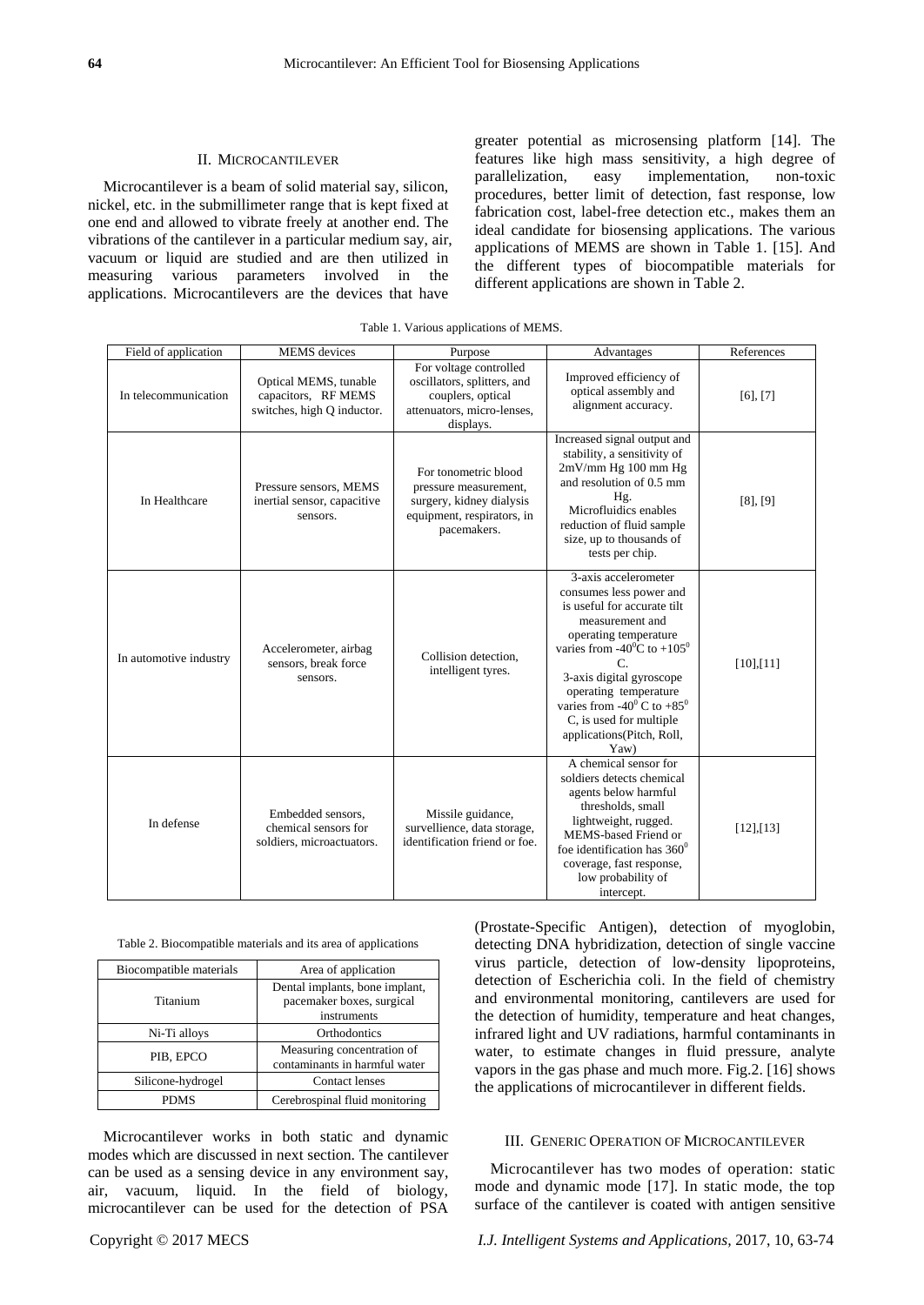



Fig.3. A flowchart depicting cantilever's mode of operation and transduction principle (Adapted from [19]).

film and the other side of the cantilever is coated with the non-reactive film so as to avoid any hindrance during the antigen-antibody interaction. Alternatively, static mode is sensitive to surface stress [18]. Whereas in dynamic mode both the top and the bottom surface of the cantilever is coated with an active film. Instead of coating both the surfaces of the microcantilever, it is possible to study dynamic behavior (resonant frequency and quality factor) of the cantilever by coating either surface. In dynamic mode, the inertia force is adequate to cause the structure to vibrate. The analyte-antibody interaction causes the change in the total mass which in turn changes the resonant frequency. In static mode, the load is applied slowly as a result of which the inertia force can be ignored. Microcantilever can be made to operate in any medium say, air, water, and vacuum. When we are using the microcantilever in the liquid medium, then cantilever's dynamic mode of operation is preferred. The reason behind this is that the molecules to be detected do not have attributes that lend themselves to be detected, so dynamic mode is favored over static mode where the frequency of cantilever changes in response to analyte binding. Fig.3. is the flowchart depicting cantilever's mode of operation [19]. The change in cantilever's resonant frequency is sensitive to environments' effects on material's elasticity, mass loading and damping properties of the medium. And in the case of static mode, the cantilever's deflection is sensitive to thermal effects,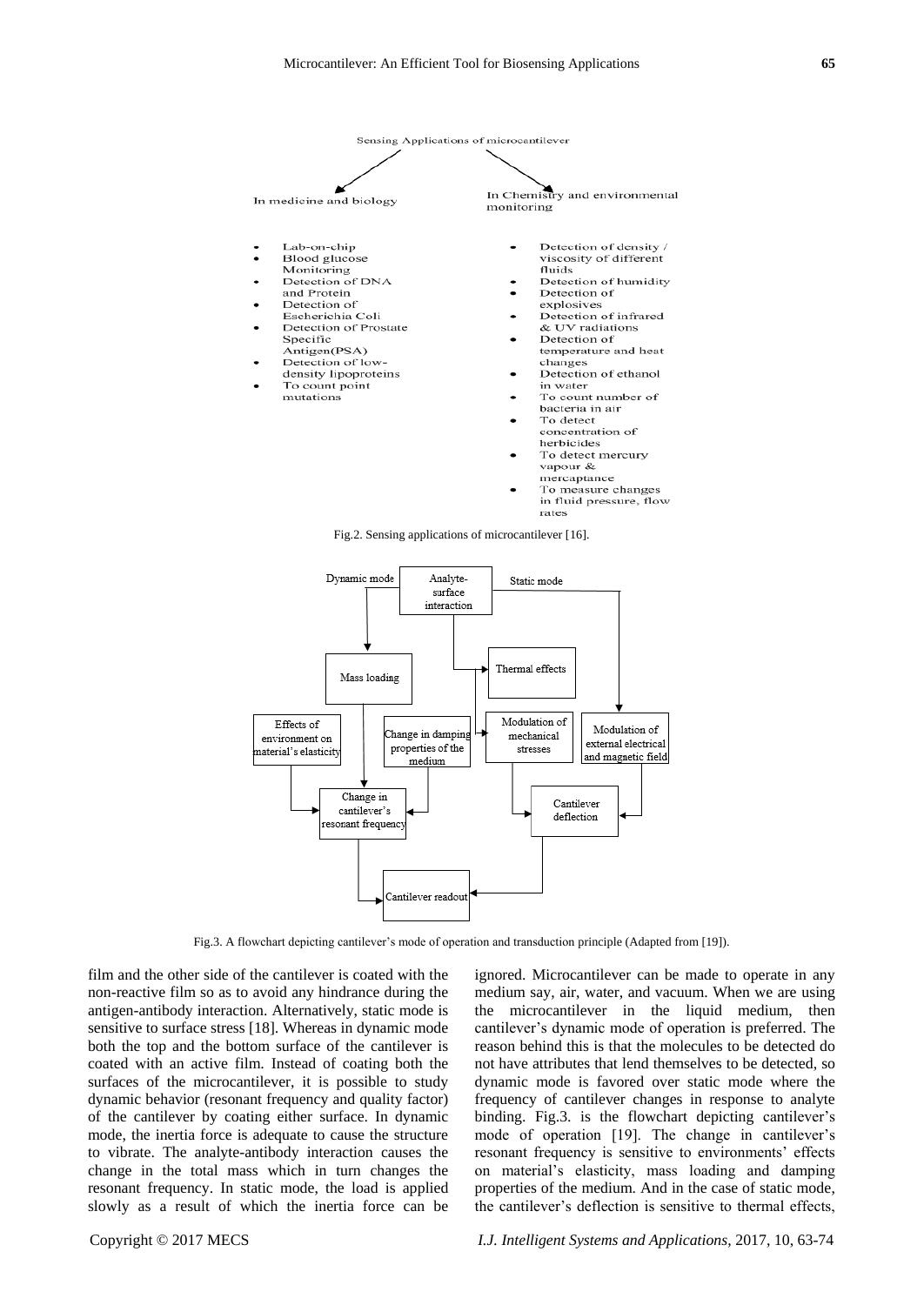modulation of mechanical stress and external electrical and magnetic field. The most interesting thing about microcantilever sensor is that it can be used to measure the mechanical properties of fluid [20]. By mechanical properties we mean, the fluid's viscosity, its density. The idea that the cantilever can be used for measuring the rheological properties comes from factuality that the dynamic response of cantilever is contingent on the medium of operation. The conspicuous or determining factors in resonating microcantilevers are resonant frequency and quality factor. So, by tracking the change in resonance frequency and quality factor, we can determine the rheological properties of any kind of fluid. Table 3.shows different deflection detection methods of the microcantilever.

| Table 3. Microcantilever deflection detection method. |  |
|-------------------------------------------------------|--|
|-------------------------------------------------------|--|

| Deflection<br>detection methods                  | Working principle                                                                                                                                             | Advantages                                              | Disadvantages                                     | References |
|--------------------------------------------------|---------------------------------------------------------------------------------------------------------------------------------------------------------------|---------------------------------------------------------|---------------------------------------------------|------------|
| Piezoresistive<br>deflection<br>detection method | Stress is recorded by<br>implanting piezoresistive<br>material near cantilever's top<br>surface.                                                              | Allows to integrate readout<br>system on chip           | Deflection resolution is<br>small (1nm)           | $[21]$     |
| Capacitive<br>deflection<br>detection method     | Change in capacitance due to<br>analyte-antibody interaction<br>on the surface of the<br>cantilever is recorded.                                              | Highly sensitive and provides<br>outright displacement. | Inefficient while measuring<br>large deflections. | [22]       |
| Optical deflection<br>detection method           | Deflection of low power laser<br>beam at the surface of the<br>cantilever is recorded using<br>photoelectric position<br>detector.                            | Measures deflection in sub-<br>nanometer range          | Irregular response in liquid<br>cell environment  | [23]       |
| Interferometry<br>deflection<br>detection method | Interference signal which<br>consists of reference laser<br>beam and the laser beam<br>reflected by cantilever is<br>recorded with the help of<br>photodiode. | Highly sensitive                                        | Less sensitive in liquids                         | [24]       |

#### IV. DIFFERENT MODES OF VIBRATION

Microcantilever vibrating in any medium exhibits different types of vibrational modes. The nature of these modes depends upon the nature of the force being applied to the cantilever's surface [25] [26] [27].

# *A. Transverse mode*

When the microcantilever is subjected to the force which is acting perpendicularly to the cantilever surface and is parallel to the axis at the fixed end, the cantilever is said to be vibrating in the transverse mode. This mode is also termed as the out-of-plane bending mode. Fig.4. represents the transverse mode. It is clear that the cantilever is having zero deflection at fixed end and is exhibiting maximum displacement of 3.37  $\mu$ m at free end.

The expression for nth order resonant frequency in the transverse mode is given as:

$$
f_{Tr}^{n} = \frac{t}{4\pi} \frac{\lambda_n^2}{L^2} \sqrt{\frac{E}{3\rho_c}}
$$
 (1)

where  $\lambda_n$  is the eigenvalue which can be calculated from  $1 + \cos(\lambda_n) \cosh(\lambda_n) = 0$ , n is positive integer. The first five eigenvalues calculated are 1.8751, 4.6941, 7.8548, 10.9955, 14.1372.



Fig.4. The geometry of a microcantilever having dimensions (60\*6\*1.5) µm vibrating in the transverse (out-of-plane) direction with undamped natural frequency (5.7762e5Hz).

The eigenvalues are calculated using the formula:

$$
\lambda_n = \frac{\pi(2i-1)}{2} \quad \text{for } i < 5 \tag{2}
$$

#### *B. Lateral mode*

When the force being applied on the surface of the microcantilever is in the direction parallel to the surface of the cantilever and perpendicular to the axis at the fixed end, the cantilever is said to be vibrating in the lateral mode. This mode is also termed as the in-plane flexural mode. Fig.5. represents the lateral mode. It is clear that the displacement is zero at the fixed end and is having maximum value of 3.36  $\mu$ m at the free end.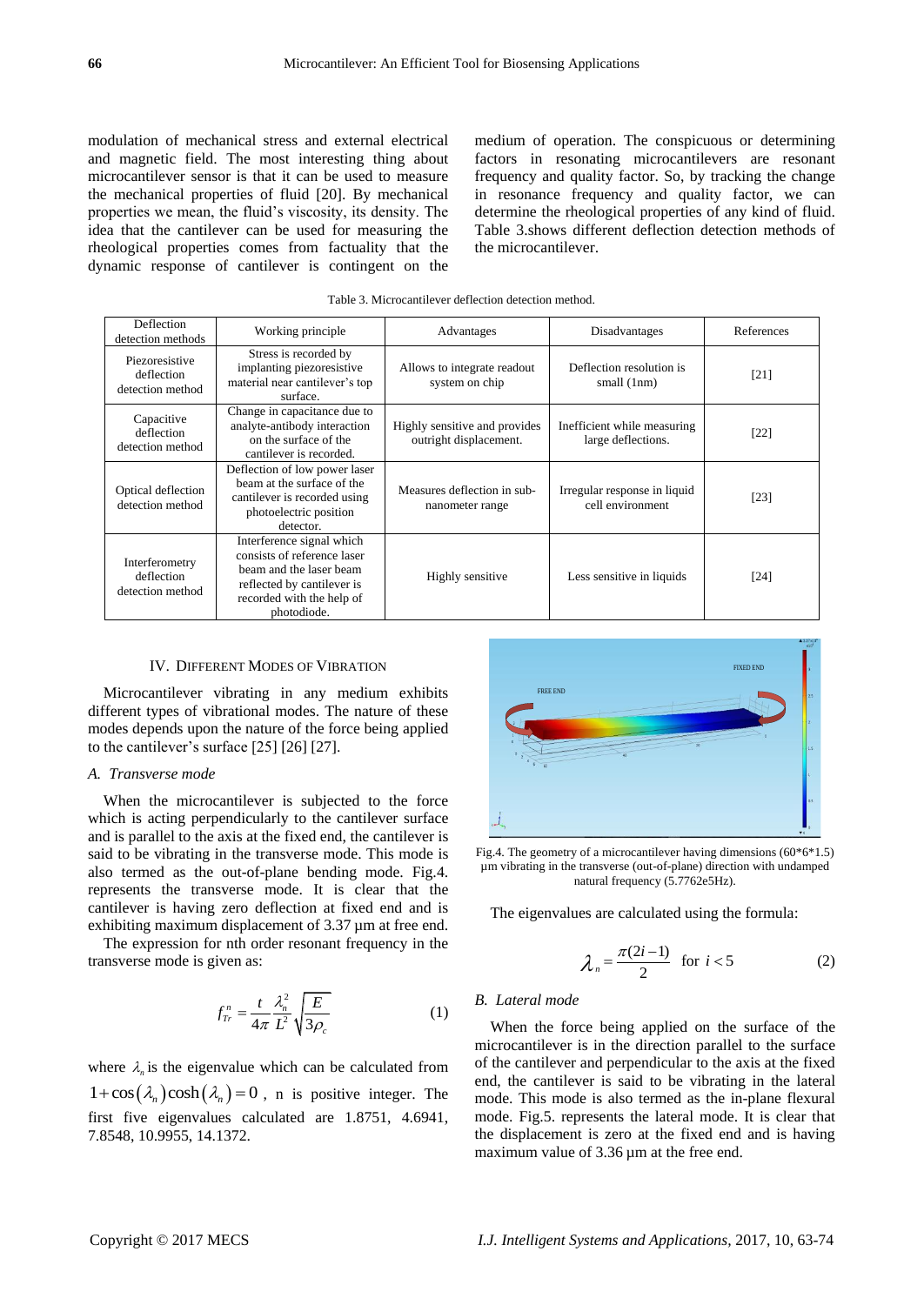

Fig.5. The geometry of a microcantilever having dimensions  $(60*6*1.5)$ µm vibrating in the lateral (in-plane) direction with undamped natural frequency (2.2871e6Hz).

The expression for nth order resonant frequency of microcantilever vibrating in the lateral mode is given as:

$$
f_{La}^n = \frac{w\lambda_n^2}{4\pi L^2} \sqrt{\frac{E}{3\rho_c}}
$$
 (3)

The eigenvalues  $(\lambda_n)$  calculated above are same for inplane mode.

### *C. Torsional mode*

When the nature of the cantilever vibration is such that its one edge of the free end is vibrating in the y-direction and another edge in –y direction, then the cantilever is said to be vibrating in the torsional mode. Fig.6. represents torsional mode. It is clear from the figure that at the fixed end the displacement is zero and at the free end, it is having maximum deflection of 3.91  $\mu$ m.



Fig.6. Geometry of microcantilever having dimensions ( $60*6*1.5$ ) µm vibrating in the torsional mode with undamped natural frequency (1.0169e7Hz).

The expression for nth order resonant frequency of microcantilever vibrating in the torsional mode is given as:

$$
f_{To}^n = \frac{(2n-1)}{4L} \sqrt{\frac{G\xi}{\rho_c I_p}}
$$
(4)

where G is given by:

$$
G = \frac{E}{2(1+\nu)}\tag{5}
$$

 $\nu$  depends upon the chosen material

 $I_p$  is the polar moment of inertia given by:

$$
I_p = \frac{tw^3 + wt^3}{12}
$$
 (6)

 $\xi$  is the damping coefficient given by:

$$
\xi = \frac{1}{3}t^4 \left[ \frac{w}{t} - \frac{192}{\pi^5} \sum_{n=1}^{\infty} \left( \frac{1}{n^5} \tanh \frac{n\pi w}{2t} \right) \right]
$$
(7)

|  |  |  |  |  | Table 4. Symbols used in above equations |
|--|--|--|--|--|------------------------------------------|
|--|--|--|--|--|------------------------------------------|

| Symbol                        | Meaning                                      |
|-------------------------------|----------------------------------------------|
| E                             | young's modulus                              |
| L,w,t                         | length, width, and thickness of the<br>beam. |
| $\lambda$ ,                   | The eigenvalue of nth mode.                  |
| $\rho_{\scriptscriptstyle c}$ | beam density.                                |
| G                             | shear modulus.                               |
| $I_{\nu}$                     | polar moment of inertia.                     |
| ξ                             | damping coefficient                          |
| ,,                            | Poisson ratio.                               |

# V. DIMENSIONS AND MATERIAL OF MICROCANTILEVER

The material chosen for the cantilever is silicon because its Young Modulus is small as compared to other materials [28]. Young Modulus basically indicates the elasticity of the material. The lower value of elasticity indicates higher sensitivity. For this reason, silicon is preferred over other materials.

Table 5. Mechanical Properties of Silicon material.

| Property        | Value                    |
|-----------------|--------------------------|
| Young's Modulus | 131e9Pa                  |
| Poisson's ratio | 0.27                     |
| Density         | $2330$ kg/m <sup>3</sup> |

Table 6. Dimensions of microcantilever (Adapted from [29] ).

| Dimension | Value       |
|-----------|-------------|
| Length    | $60 \mu m$  |
| Width     | $6 \mu m$   |
| thickness | $1.5 \mu m$ |

# VI. OVERVIEW OF APPLICATION OF MICROCANTILEVER IN LIQUID MEDIUM

The idea that the cantilever can act as an ideal candidate for measuring rheological properties of fluid [30] [31] [32] [33] originate from the fact that the cantilever's dynamic response is contingent on the medium of operation. The dynamic response of the cantilever can be viewed in the matter of resonant frequency and quality factor.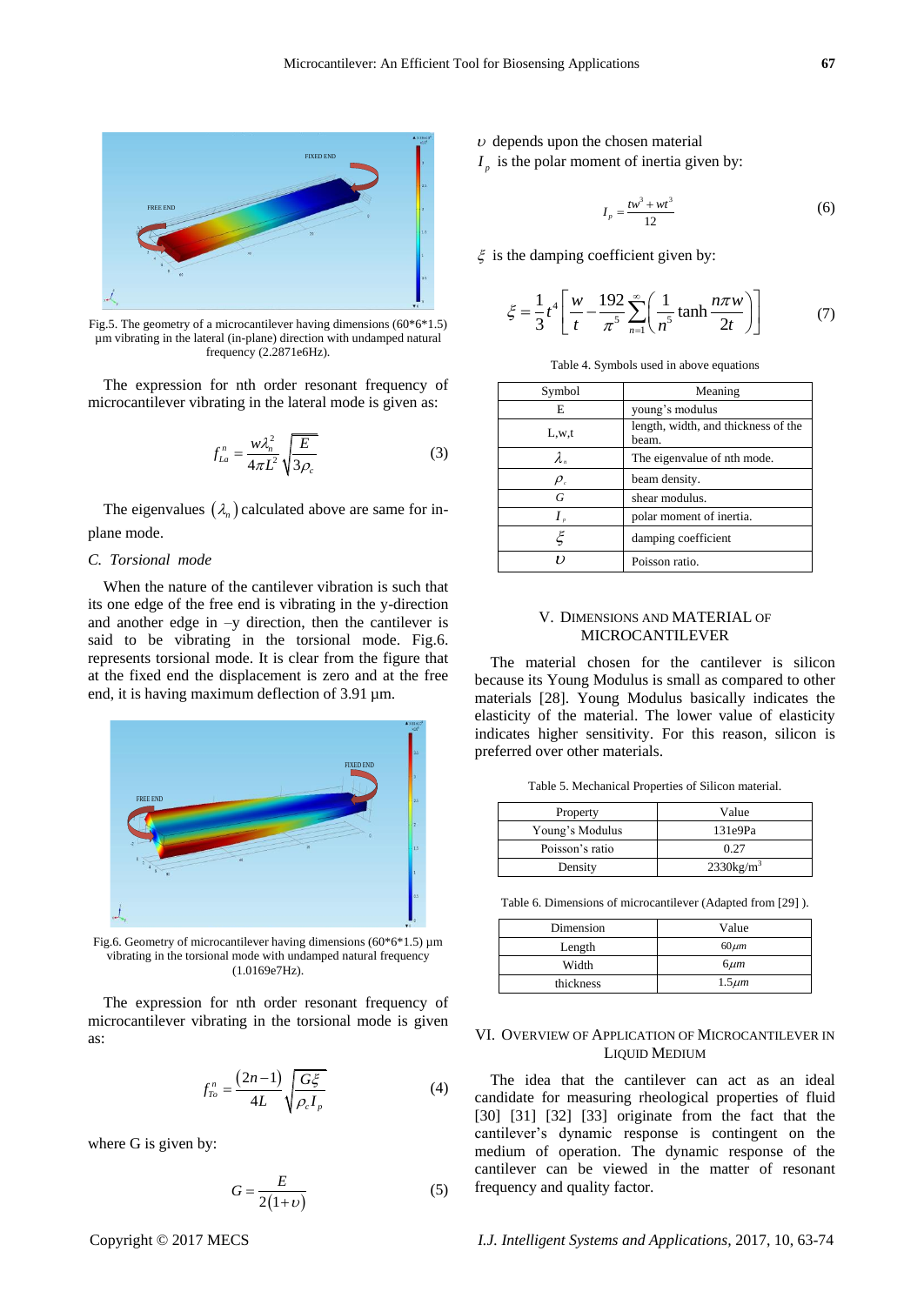#### *A. Selection of mode of operation*

As discussed earlier, for sensing applications, microcantilever can be operated either in static or dynamic mode. Static mode is responsive to stress induced on the cantilever surface and the dynamic mode is responsive to change in mass of microcantilever. During analyte-antibody interaction, molecular constituents do not provide useful information that is necessary for detection. For this reason, in liquid phase sensing applications, mass sensitive sensors are used. Thus, when microcantilever operates in a dynamic mode, their resonant frequency changes in response to analyte binding and the properties of the fluid are measured accordingly.

## *B. Selection of mode of vibration*

As discussed earlier, microcantilever mainly has three modes of vibration, namely, transverse, lateral and torsional. When our operating medium is air or vacuum, in that case, transverse mode of vibration is preferred. But as we change our operating medium from air to liquid, then working with transverse mode becomes difficult or quite inefficient. The performance of the microcantilever degrades by considerable damping. Because when the cantilever is immersed in a fluid, it suffers resistance being offered by fluid [34]. Consequently, both resonant frequency and the Quality factor of the beam decreases drastically when the operating medium i.e. air is replaced by water.

Table 7. Comparison of vibrational mode for liquid phase sensing application.

| Transverse                            | Lateral                                                                                              |
|---------------------------------------|------------------------------------------------------------------------------------------------------|
| 50% shift in resonant                 | 5-10% shift in resonant                                                                              |
| frequency.                            | frequency.                                                                                           |
| The Quality factor is not             | The Quality factor is 5 times                                                                        |
| good.                                 | larger.                                                                                              |
| Gravimetric sensitivity is<br>poor.   | Gravimetric sensitivity is<br>improved by when immersed<br>in water.                                 |
| Limit of detection is<br>commendable. | Limit of detection is around<br>100ppb compared to the out-<br>of-plane.                             |
| Flexural rigidity is small.           | Flexural rigidity $\left(\frac{b^2}{h^2}\right)$ is<br>greater than the transverse<br>flexural mode. |

L.A. Beardslee et al. [35] investigated a cantilever which was  $400 \mu m$  long,  $90 \mu m$  wide and  $20 \mu m$  thick for both lateral (in-plane) and transverse (out-of-plane) vibrations. The response of the cantilever operated in vacuum came to be  $154.6kHz$  (Q=680) and that in the water came to be  $96.1 \text{kHz}$  (Q=20) i.e., shifted by 38% when operating medium air is replaced by water. Whereas the in-plane vibrating cantilever shifted from 636.7kHz to 596.0kHz i.e., shifted by 7% only. It is thus concluded that the in-plane mode is least affected by fluid damping and mass loading caused by surrounding fluid. Hence concluded that lateral flexural mode is preferred over transverse flexural mode for sensing applications in

the liquid medium. The increased resonant frequency and decreased the effective mass of beam in the case of lateral mode results in increased mass sensitivity which in turn leads to the lower limit of detection in liquid phase biosensing.

Table 7.shows the comparative analysis of vibrational mode for liquid phase chemical sensing applications.

# *C. Geometrical consideration for design of liquid phase sensor*

At the micro-scale, the cantilever's vibrations instead of depending only on the microstructure's properties and surrounding medium properties also depend on the structure's geometry. The dynamic behavior of cantilever is investigated in terms of beam geometry and medium property.

Following are the design considerations for liquid phase sensor [36] [37] [38]:

1. Shorter, wider, thicker microcantilevers are best for biosensing applications as it yields highest Q-factor while vibrating in the in-plane mode in liquid [39].Q-factor increases with increase in device thickness.

2. The beam cross sectional area should be assumed uniform all over the beam length.

3. The beam length should greatly exceed the width of the microcantilever beam.

4. The amplitude of vibration should be considered considerably smaller than any length scale in geometry.

# *D. Fluid-structure interaction of microcantilever*

There are several flexible structures say, microcantilever, micropumps, microplates, microvalves, micro flow sensors, microviscosity sensors that undergo deformation through several means such as fluid pressure, phase change, electrostatic force, magnetostatic force, friction. All these microfluidic devices involve microfluidic structure interaction [40].

While analyzing the cantilever operating in the viscous medium, our first task is to study the effect of hydrodynamic force on the microcantilever vibrations [41] [42]. Hydrodynamic forces are the forces that the fluid exerts onto the body of the structure e.g. Drag and lift force.



Fig.7. Schematic of lift and drag force components when fluid flow passes a body.

When the structure is allowed to settle in a liquid medium, the fluid flow endeavors a force on structure's surface as shown in fig.7. The component of force that is acting in the direction parallel to the fluid flow direction

Copyright © 2017 MECS *I.J. Intelligent Systems and Applications,* 2017, 10, 63-74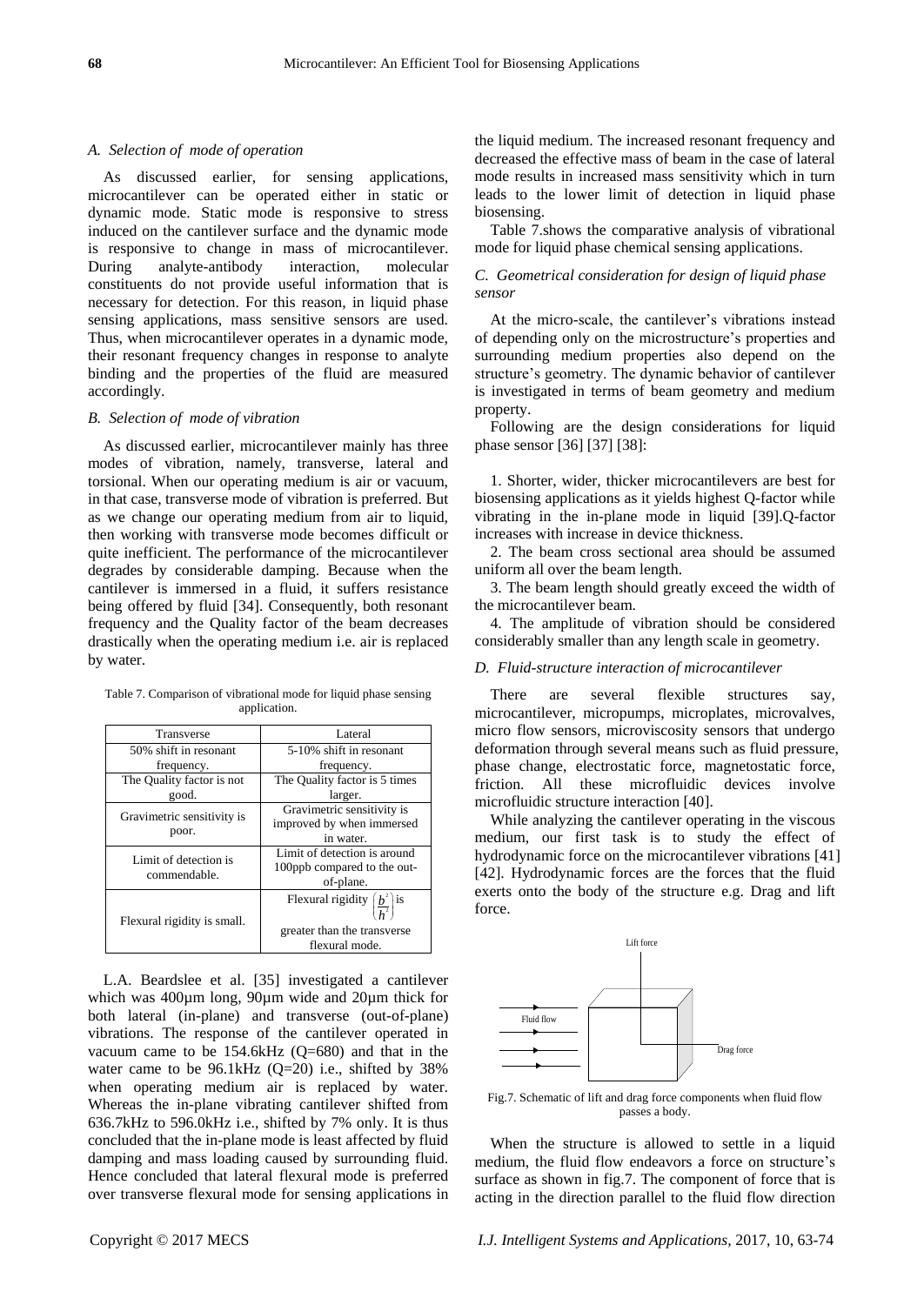is called drag force and the component of force that is acting in the direction perpendicular to the fluid direction is labeled as lift force [43]. The hydrodynamic force shown in fig. 8 is the resultant of the pressure (lift) force and the shear (drag) force.



Fig.8. The hydrodynamic force acting on cantilever beam; shear and pressure force.

# *E. Equations governing fluid-structure interaction of microcantilever*

When the cantilever is settled in a liquid medium, the motion of the cantilever suffers resistance being offered by the fluid. The dynamic behavior (resonant frequency and quality factor) of the cantilever that depends on the properties of the medium in which they are operating are calculated. This enables us to measure the mechanical properties of different types of fluid.

The Euler-Bernoulli equation of motion before the application of an external force is given as:

$$
EI \frac{\partial^4 y(x,t)}{\partial x^4} + \rho_b A \frac{\partial^2 y(x,t)}{\partial t^2} = 0
$$
 (8)

Where,

$$
I = \frac{bh^3}{12}
$$
 (in case of transverse mode)  

$$
I = \frac{b^3 h}{12}
$$
 (in case of lateral mode)

In the presence of external force, the equation of motion is modified as:

$$
EI\frac{\partial^4 y(x,t)}{\partial x^4} + \rho_b A \frac{\partial^2 y(x,t)}{\partial t^2} = F_y(x)e^{j\omega t} \quad (9)
$$

When microcantilever is allowed to vibrate in the viscous medium, then an additional force is exerted on the surface of the cantilever. Consequently, the beam equation is written as:

$$
EI\frac{\partial^4 y(x,t)}{\partial x^4} + \rho_b A \frac{\partial^2 y(x,t)}{\partial t^2} = F_y(x)e^{i\omega t} + F(x,t)
$$
 (10)

This additional hydrodynamic force,  $F(x,t)$  [44] is written as:

$$
F(x,t) = -g_1 \frac{\partial v(x,t)}{\partial x} - g_2 \frac{\partial^2 v(x,t)}{\partial t^2}
$$
 (11)

In the frequency domain, (4) is expressed as:

$$
F_{\text{fluid}} = -\left[j\omega g_1(x,\omega) - \omega^2 g_2(x,\omega)\right] y(x,\omega) \tag{12}
$$

 $\omega$  = frequency of vibration, y= microcantilever deflection.

 $g_1$  is given as:

$$
g_1 = M_L \left( 2\pi f_l \right) \left( b_l \frac{\delta}{w} + b_2 \left( \frac{\delta}{2} \right)^2 \right) \tag{13}
$$

 $g_2$  is given as:

$$
g_2 = M_L \left( a_1 + a_2 \frac{\delta}{w} \right) \tag{14}
$$

$$
M_L = \frac{\pi \rho_f w^2}{4}
$$

 $\rho_f$  = fluid density.

w= width of the cantilever.

 $a_1 = 1.0553, a_2 = 3.7997, b_1 = 3.8018, b_2 = 2.7364$ are "Maali's Parameters" [45].

The boundary layer thickness or skin depth can be expressed as:

$$
\delta = \sqrt{\frac{2\mu}{\rho_f \left(2\pi f_l\right)}}
$$
\n(15)

The amount of fluid excited by the vibrating beam is directly proportional to the skin depth [46]. The resonant frequency [47] and quality factor incorporating the effect of hydrodynamic force are expressed as:

$$
f_l = f_{o, vacuum} \frac{1}{\sqrt{1 + \frac{Lg_2}{m}}} \sqrt{1 - \frac{1}{2Q_{total}^2}}
$$
(16)

$$
f_{o, vacuum} = 0.1615 \left(\frac{b}{L^2}\right) \left(\sqrt{\frac{E}{\rho_b}}\right) \tag{17}
$$

where  $f_{o, vacuum}$  =undamped resonance frequency in the vacuum.

#### m= mass of the cantilever.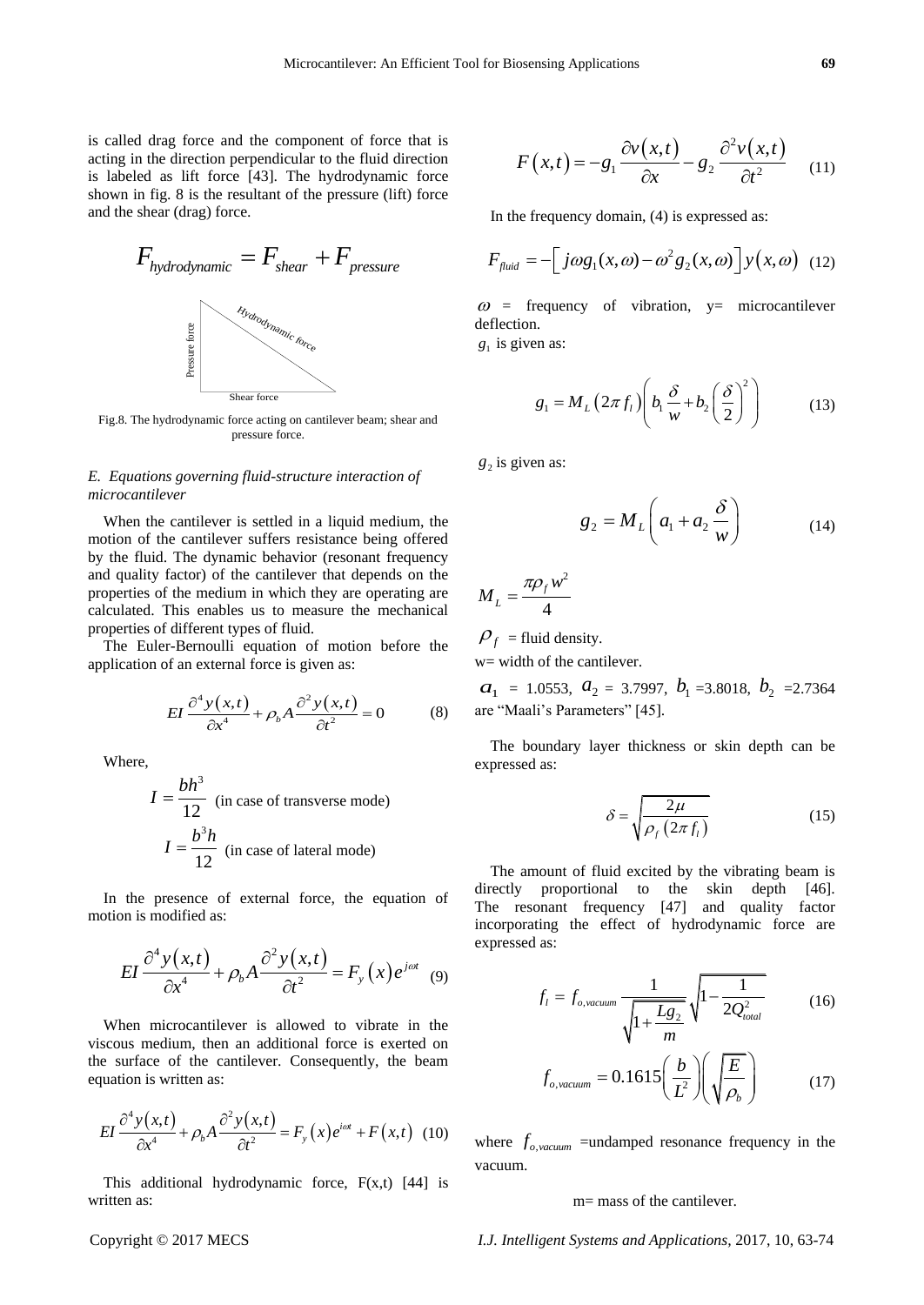# $f_l$  = resonant frequency.

b, L= beam width and length respectively.

The quality factor of cantilever immersed in a liquid comprehends fluid damping as well as internal damping effects.

Thus the quality factor can be expressed as the contribution of these two main components:

$$
\frac{1}{Q_{\text{total}}} = \frac{1}{Q_{\text{int}}} + \frac{1}{Q_{\text{fluid}}}
$$
(18)

 $Q<sub>int</sub>$  is the internal quality factor of the microstructure and  $Q_{\text{fluid}}$  is the quality factor contributed by the fluid.

When the cantilever vibrates in out-of-plane mode, fluid-induced losses tends to dominate. So it is possible to replace fluid-induced losses. Consequently,  $Q_{total}$  is approximately equal to  $Q_{\text{fluid}}$ . The fluid dependent quality factor, using results of Sader is given as [48]:

$$
Q_{\text{fluid}} = 2\pi f_{o,\text{vacuum}} \frac{\sqrt{1 + \frac{Lg_2}{m}}}{\frac{Lg_1}{m}}
$$
 (19)

In order to model the fluid, the incompressible form of

flow the wavelength of microcantilever's vibration greatly exceeds the width of the cantilever [49]. Hence the fluid is considered incompressible.

Assuming the velocity gradient of fluid and beam to be small, the fluid's equation of motion is given as [50]:

$$
\rho_l \frac{\partial u}{\partial t} = -\nabla P + \eta \nabla^2 u \tag{20}
$$

Where  $\rho_i \frac{\partial u}{\partial x}$ *t*  $\rho_l \frac{\partial u}{\partial t}$  is fluid's inertial forces and  $\eta \nabla^2 u$  is the

fluid's viscous forces.

The Renolds number is defined as the ratio of fluid's inertial forces to the fluid's viscous forces and is expressed as:

$$
Re = \frac{\rho_l w b^2}{4\eta}
$$
 (21)

Higher the value of Renolds number, lower will be the viscosity of the fluid and vice-versa.

The analytical expressions of viscosity and density that depends on Maali's parameters, the resonant frequency in the vacuum, the dimensions, the density of the cantilever,  $\xi$  and eigenfrequency are given as [51]:

In order to model the fluid, the incompressible form of  
\nNavier-stokes' equation is used. This is because in the  
\n
$$
\eta = \frac{2a_1bh\rho}{f_o(b_1a_2 - a_1b_2)} \left[ b_1 \left( f_{vacuum}^2 - f_o^2 \right) + 2\xi a_2 f_{vacuum}^2 - \sqrt{b_1^2 \left( f_{vacuum}^2 - f_o^2 \right)^2 + 4\xi f_{vacuum}^2 \left[ a_2^2 \xi f_{vacuum}^2 - (a_2b_1 - 2a_1b_2) \left( f_{vacuum}^2 - f_o^2 \right) \right]^2} \right]
$$
\n
$$
\rho_f = \frac{2h\rho}{\pi b f_o^2 a_1 (a_2b_1 - a_1b_2)} \left[ (a_2b_1 - 2a_1b_2) \left( f_{vacuum}^2 - f_o^2 \right) - 2a_2^2 \xi f_{vacuum}^2 + a_2 \sqrt{b_1^2 \left( f_{vacuum}^2 - f_o^2 \right)^2 + 4\xi f_{vacuum}^2 \left[ a_2^2 \xi f_{vacuum}^2 - (a_2b_1 - 2a_1b_2) \left( f_{vacuum}^2 - f_o^2 \right) \right] \right]}
$$
\n
$$
\rho_f = \frac{2h\rho}{\pi b f_o^2 a_1 (a_2b_1 - a_1b_2)} \left[ (a_2b_1 - 2a_1b_2) \left( f_{vacuum}^2 - f_o^2 \right) - 2\xi a_2^2 f_{vacuum}^2 + a_2 \sqrt{b_1^2 \left( f_{vacuum}^2 - f_o^2 \right)^2 + 4\xi f_{vacuum}^2 \left[ a_2^2 \xi f_{vacuum}^2 - (a_2b_1 - 2a_1b_2) \left( f_{vacuum}^2 - f_o^2 \right) \right]} \right] \tag{23}
$$

where the damping ratio in the fluid  $\epsilon$  is given as:

$$
\xi = \frac{g_1 f_o}{4\pi f_{vacuum} m_L \sqrt{1 + (g_2(f_0)) / (m_L)}}
$$
(24)

And the eigenfrequency  $(f_0)$  in the fluid is given as:

$$
f_o = \frac{f_{vacuum}}{\sqrt{1 + (g_2(f_o)/(m_L))}}
$$
(25)

Table 8. Symbols used in above equations.

| Symbol                        | Meaning                                         |
|-------------------------------|-------------------------------------------------|
| $g_1, g_2$                    | Fluid coefficients.                             |
| $\mathbf{f}_\mathrm{vacuum}$  | Undamped resonant<br>frequency.                 |
| Re                            | Renolds number.                                 |
| $f_{o}$                       | Eigenfrequency in the fluid.                    |
| $\rho_{\rm f}$                | Fluid density.                                  |
| η                             | Fluid viscosity.                                |
| ξ                             | Damping coefficient                             |
| $m_{\scriptscriptstyle\rm I}$ | Mass of the cantilever.                         |
| $a_1, a_2, b_1, b_2$          | Maali's parameters.                             |
| ΕI                            | Flexural rigidity.                              |
| $\operatorname{Q_{fluid}}$    | Quality factor due to the<br>fluid.             |
| δ                             | Boundary layer thickness.                       |
| P                             | Pressure at a particular point<br>in the fluid. |
| u                             | Velocity at a particular point<br>in the fluid. |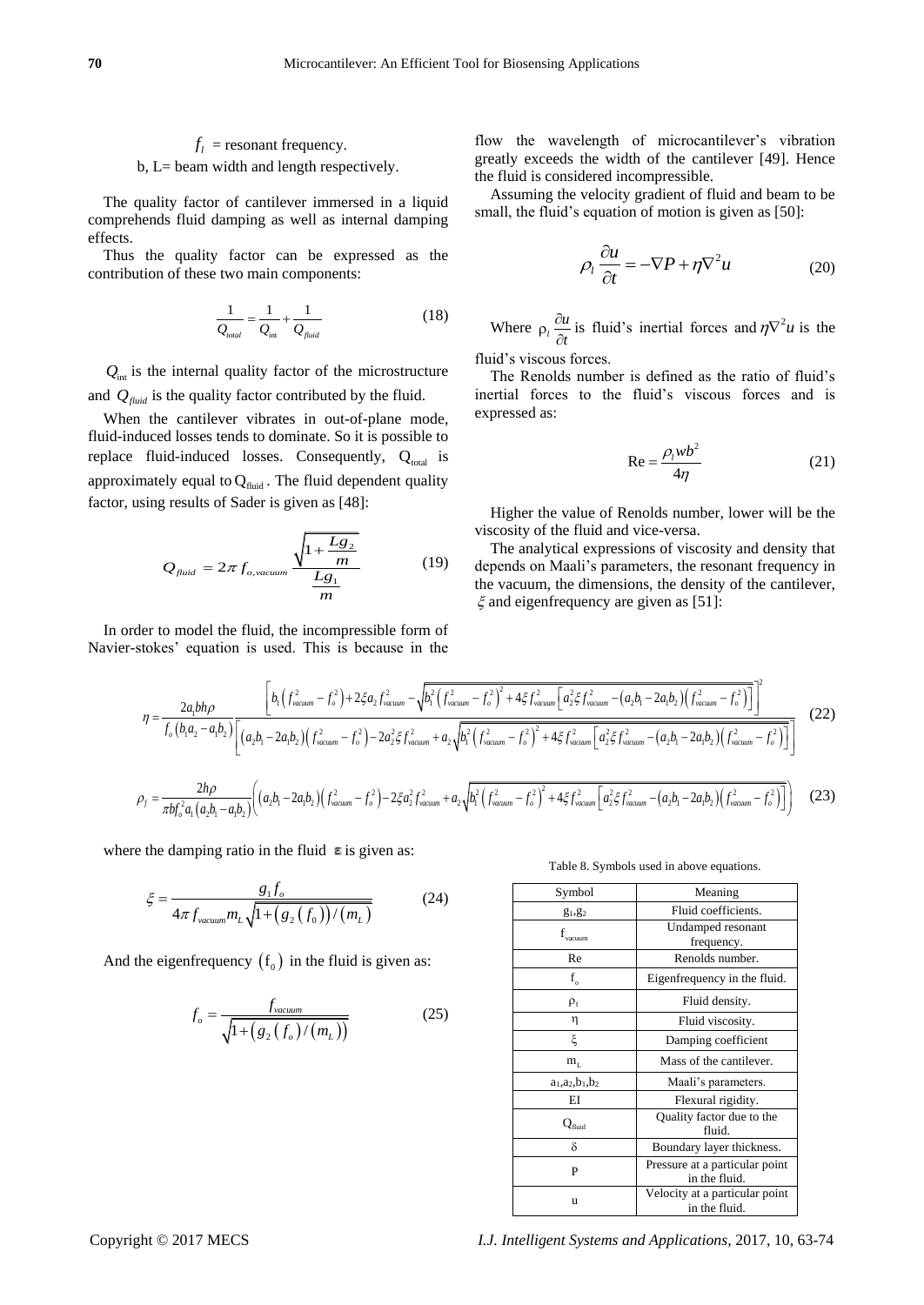#### VII. MICROCANTILEVER IN BIOMEMS APPLICATIONS

As discussed earlier, microcantilever finds its application in different fields [52] [53] [54] [55] [56] [57]. Some of the biosensing applications are discussed below:

# *A. MEMS pressure sensor*

Measurement of pressure in various organs say heart, urinary bladder, eye etc. is very important to get an indication of patient health. In Ref. [58] embedded system has been designed to monitor the health status of the patient. Lawrence Yu et al [59] have discussed the fully implantable pressure sensor for pressure measurement without having any infection risks posed by catheters or wires. These fully implantable MEMS pressure sensors can also be used for IOP monitoring of Glaucoma patient. CardioMEMS manufactured a heart failure monitoring system that utilizes HF pressure sensor that is having attractive features [60]. It does not require a battery (externally powered), no lead and is smaller in size (3.5\*2\*15mm) say, millimeters. Michael A. Fonseca [61] have designed a flexible wireless passive pressure sensor that is capable of measuring pulse pressures ranging between 12-37mmHg and mean pressures ranging from 70-120mmHg in animals.

## *B*. *Cantilever biosensors for magnetic detection of virus*

In the case of a patient who is suffering from AIDS, it is very important to monitor the sequence of HIV (Human Immunodeficiency Virus) so as to stop the infection from spreading and improving the living condition and life expectancy of the patient. Though monitoring the sequence of HIV is not an easy task. It requires highly expensive and time-consuming procedures. With a view of the prevailing situation, Microcantilever came into the picture being highly sensitive, smaller in size, cheap, portable, robust. It helped doctors to monitor the progression of HIV. In Ref. [62], cantilever (500\*100\*0.9mm) for detection of magnetic nanoparticles have been discussed which exhibited static deflection as low as 2e-3nm.

# *C*. *Cantilever biosensors for detection of specific protein*

The cantilever can be used for detection of specific protein. For example, in the case of the tumor where normal cells are stimulated to produce angiogenesis (the development of new blood vessels) signaling molecules. The resulting new blood vessels allow cancer cells to attack nearby tissues and thereby forming new colonies of cancerous cells called metastases. Yu et al. [63] have demonstrated that the angiopoietin-1 and 2 promotes or inhibits tumor angiogenesis. So for the detection of Angiopoietin, the microcantilever is chosen. Carlo et al [64], designed cantilever (1200\*800\*7mm) for which the measured frequency shifts and relative frequency changes for Ang-1 at 25  $\mu$ g/ml came to be  $(-1.52 \pm 0.94)10^2$ .

# *D*. *Cantilever for measuring glucose level in blood*

The determining factor to identify if a person is suffering from diabetes is glucose level. There are available different laboratory diagnostic equipment for monitoring the glucose level that employs collection and analysis of blood which causes pain and tension to the patients. The alternative to these procedures is using a non-invasive technique for the measuring glucose level in blood. Paper [65] presents a cantilever  $(1000*100*10 \mu m)$ that is coated with selective antigen (probe molecule) anayte-antibody interaction is studied. When the antigen present in the saliva comes in contact with the surface of the cantilever, the glucose level can be estimated by tracking the change in resonance frequency.

## *E*. *MEMS inertial sensor*

Nowadays MEMS Accelerometers are used for biosensing application in defibrillators and pacemakers. In case a person's heart beats unusually very fast, in that situation, there are chances of cardiac arrest. The function of defibrillators is to provide electrical shocks to allow the normal heart beat. The function of a pacemaker is to maintain the heart beat under abnormal conditions. Endevco Corporation modeled 40366 accelerometers [66] that are considered ideal for implantable medical device applications. The implantable devices include rate responsive heart pacemakers and defibrillators. This accelerometer fulfills all the requirements desired in medical applications i.e. highly reliable, repeatable, smaller package size.

#### VIII. CONCLUSION

Cantilever explores the wide area of applications. The cantilever-based sensor platform proved to be the best option over available time consuming, expensive analytical instruments. Microcantilever is the first successful mass production product for inertial applications. It has got very rich understanding and its theory is well developed. It can be produced in semiconductor fabrication lab. It is possible to propose new innovative structure for such devices. It is hoped that microcantilever based devices can be integrated with other biomedical devices for monitoring and measuring bio-interest quantities in big way, in coming future. Cantilever's ease of preparation, being independent of the environmental changes gained the attention of researchers. Microcantilevers have greater potential as microsensing platform, have high mass sensitivity, better limit of detection, low fabrication cost. Microcantilever finds huge opportunity in medical and biotech applications due to the availability of compatible materials and sizes and being capable of electronics integration. In addition to different areas of application discussed above, cantilever also finds its application in cell culture, filtration products, materials characterizations, chip cooling, microphones, gas flow metering. Though a large number of bioMEMS devices are already available in the market but the research is still going on for designing more promising devices. Despite ample advantages, there are certain challenges in MEMS for medical applications like packaging where MEMS chip requires electrical connect, mechanical stress management, Application Specific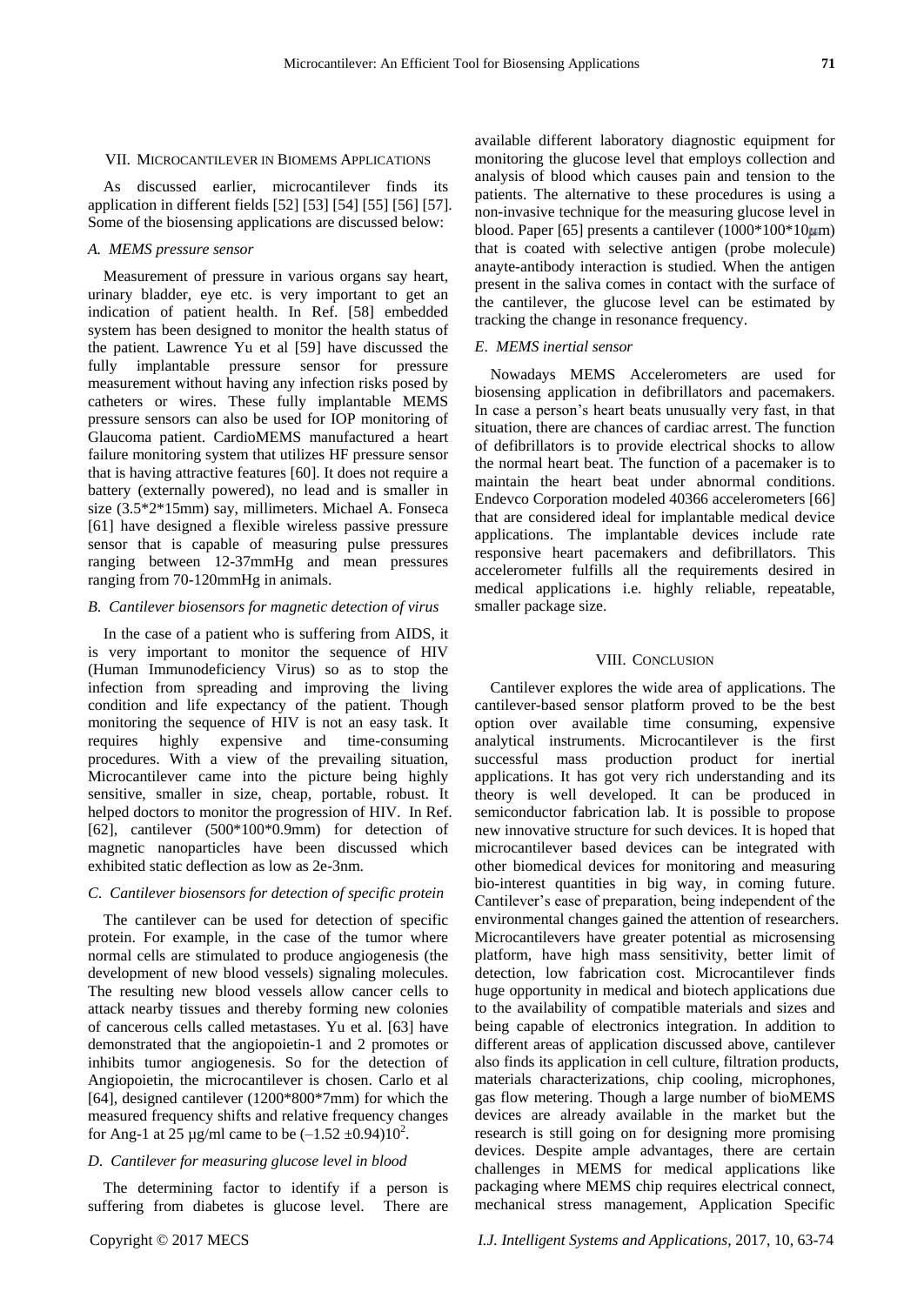Integrated Circuit (ASIC), small form factor. Also, for both MEMS function and biocompatibility, hermeticity is required to determine productiveness of the seal in MEMS packages. For sterilization, there are limitations on certain materials like Ethylene oxide which can be absorbed by plastic, gamma, e-beam which cause damage to electronics and few plastics. Besides this, MEMS devices still have a huge opportunity in medical and biotech applications.

#### **REFERENCES**

- [1] Srinivasa Rao Karumuri1, K.Girija Sravani, S. Durga Sailaja, J.Vijay Sekhar, Y.Srinivas, and Ramendu Bhattacharjee, 
"Micro-Electro-Mechanical-Systems (MEMS) Technology", in *Archives of Applied Science Research*, pp.307-314,2012.
- [2] Turner A.P.F., "Current Trends in Biosensor Research and Development", *Sensors Actuators*, Vol. 17, pp. 433-450, 1989.
- [3] Christopher J. Pipe, Gareth H. McKinley, "Microfluidic rheometry‖, *Mechanics Research Communications*, Vol. 36, pp. 110-120, 2009.
- [4] Y. Li, P. Denny, C.-M. Ho, C. Montemagno, W. Shi, "The Oral Fluid MEMS/NEMS Chip: Diagnostic and Translational Applications‖, *Advances in Dental Research,* June 2005.
- [5] Mihov, B.Katerska, "Some biocompatible materials used in medical practice", *Trakia Journal of sciences*, Vol.2, pp. 119-125,2010.
- [6] El-Fatatry A., "Optical Microsystems, Mechno-optical-Electro-Mechanical Systems-MOEMS‖, NATO , *Science and Technology Organization*,2004.
- [7] De Dobbelaere P, Falta K, Gloeckner S, Patra S., "Digital MEMS for optical switching", IEEE Communication *magazine*, 40(3), pp. 88-95, March 2002.
- [8] Ziaie B. and Najafi K., Biomed. Microdev. Vol. 3, pp. 285-292, 2001.
- [9] Allisa M. Fitzgerald, "MEMS for Medical Applications", *IEEE-EMBS*, 17 November 2010.
- [10] "MEMS sensors for automotive applications", *HIS Market Tracker Automotive MEMS H1*, 2014.
- [11] Masako Tanaka, "An industrial and applied review of new MEMS devices features", *Microelectronic engineering*, Vol. 84, pp. 1341-1344, August 2007.
- [12] Keith W. Brendley, Randall Steeb, "Military Applications" of Microelectromechanical systems‖, *National defence research institute.*
- [13] Courtney E. Howard, "MEMS and nanotechnology continue to solve challenges in military and defense applications‖, *Military and aerospace*, June 5, 2008.
- [14] Anuj Kumar Goel, Dr. Kuldip Kumar, "Design and simulation of microcantilevers for sensing applications", *International journal of applied engineering research*, pp. 501-503, 2016.
- [15] M. Parameswaran, H. P. Baltes, L. Ristic, A. C. Dhaded, and A. M. Robinson, *Sensors and Actuators*, Vol.3, pp. 289-307, 1989.
- [16] Vashist, "A Review of microcantilevers for sensing applications‖, *Journal of Nanotechnology*, Vol.3, 2007.
- [17] Manjula sahu, "Simulation of static mode and dynamic mode of microcantilever structures", *International journal of advance engineering and research development*, vol. 3, March 2016.
- [18] M. Calleja, J. Tamayo, A. Johnsson, P. Rasmussen, L. Lechuga, A. Boisen, "Polymeric Cantilever arrays for

biosensing applications", *Sens Lett.*, 2004.

- [19] Michael Sepaniak Panos Datskos, Nickolay Lavrik Christopher Tipple, "Microcantilever Transducers: A New Approach in Sensor Technology", in *Analytical chemistry*, November 2002.
- [20] Yan F, Chan HLW, "Analytical model of piezoelectric cantilever as rheological sensor", *Phys B*, 2011.
- [21] Mo Yang, Xuan Zhang, Kambiz Vafai, Cengiz S Ozkan, "High sensitivity piezoresistive cantilever design and optimization for analyte-receptor binding", *J. Micromech. Microeng. ,* Vol. 13, pp. 864-72, August 2003.
- [22] Blanc, N. Brugger, J., Rooij, N.F.D., Durig, U., "Scanning Force microscopy in the dynamic mode using microfabricated capacitive sensors‖, *J. Vac. Science and Technology. B*, Vol. 2, pp. 901-05, 1996.
- [23] Meyer, G. & Amer,  $\widetilde{N}$ .M, "Novel optical approach to atomic force microscopy", *Applied Physics, Lett.*, Vol. 53, pp. 1045-47, 1988.
- [24] Erlandsson, R. McClelland, G.M., Mate, C.M. & Chiang, S., "Atomic force microscopy using optical interferometry", *J. Vac. Sci. Technol.*, Vol. 6, pp. 266-70, 1988.
- [25] Blake N.Johnson, Raj Mutharasan, "Biosensing using dynamic- mode cantilever sensors: A review", *Biosensors and Bioelectronics*, Vol. 32, pp. 1-18, 2012.
- [26] Karen M. Goeders, Jonathan S. Colton, Lawrence A. Bottemley, "Microcantilevers: Sensing Chemical Interactions via Mechanical Motion", *Chem. Rev.*, Vol. 108, pp. 522-542, 2008.
- [27] R.D. Blevins, "Formulas for Natural Frequency and Mode Shape", *Von Nostrand Reinhold Company*, New York, 1979.
- [28] John Wiley, "Microcantilever sensors", *chemical sensors and biosensors: fundamentals and applications*, 2012.
- [29] Onur Cakmak, Caglar Elbuken, Erhan Ermek, Ibrahim Baris, Hakan Urey, "Microcantilever based disposable viscosity sensor for serum and blood plasma measurements‖, *Methods,* Vol. 63, pp. 225-232, 2013.
- [30] Boskovic, S.; Chon, J.W.M.; Mulvaney, P.; Sader, J.E., ―Rheological measurements using microcantilevers, *Journal of Rheology*, Vol. 46, pp. 891-899, 2002.
- [31] Hennemeyer, M.; Burghardt, S.; Stark, R.W., "Cantilever micro-rheometer for the characterization of sugar solutions‖, *Sensors*, Vol. 8, pp. 10-22, 2008.
- [32] I. Dufour, A. Maali, Y. Amarouchene, C. Ayela, B. Caillard, A. Darwiche, D. Saya, "The Microcantilever: a versatile tool for measuring the rheological properties of Complex fluids‖, *Journal of Sensors*, 2012.
- [33] Cox, R.; Zhang, J.; L.A. Brand, "Damping and mass sensitivity of laterally vibrating resonant microcantilevers in viscous liquid media‖, *In Proceedings of the 2012 IEEE International Joint Conference on Frequency Control and the European Frequency and time forum*, San Francisco, USA, pp. 1-6, May 2011.
- [34] N. Belmiloud, I. Dufour, A. Colin, L. Nicu, "Rheological behavior probed by vibrating microcantilevers", *Applied Physics*, Vol. 92, pp. 041907-41909,2008.
- [35] L.A. Beardslee, F.Josse, S.M. Heinrich, I. Dufour, O. Brand, "Geometrical considerations for the design of liquid-phase bio-chemical sensors using a cantilever's fundamental in-plane mode", in *Sensors and Actuators B*, Vol. 164, pp.7-14, 2012.
- [36] Naeli, K. and O. Brand, "Dimensional Considerations in Achieving Large Quality Factors for Resonant Silicon Cantilevers‖, in *Air. Journal of Applied Physics*, Vol. 1, pp. 014908, 2009.
- [37] L.A. Beardslee, .M. Addous, K.S. Demirci, O. Brand,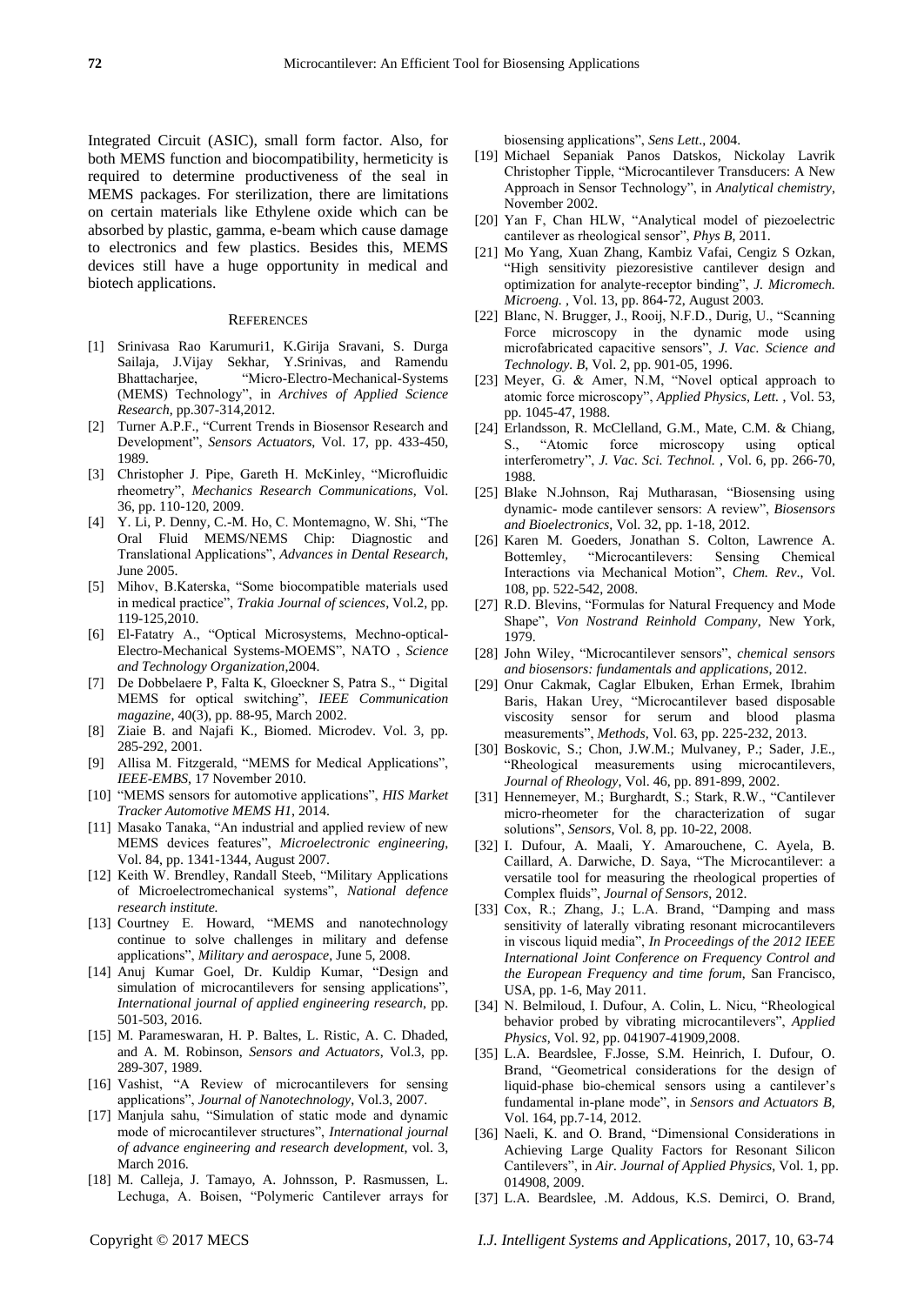F.Josse, "Geometrical optimization of resonant cantilevers vibrating in in-plane flexural mode", **IEEE** Sensors *Conference*, 2010.

- [38] Seo, J.H., O. Brand, "High Q-factor in-plane mode resonant microsensor platform for gaseous/liquid environment", *Journal of Microelectromechanical systems*, Vol. 2, pp. 483-493, 2008.
- [39] Russell Cox, Fabein Josse, Stephen M. Heinrich, Oliver Brand, Isabelle Dufour, "Characteristics of laterally vibrating resonant microcantilevers in viscous liquid media‖, *Journal of Applied Physics*, Vol. 111, 2012.
- [40] G.K. Batchelor, "An Introduction to Fluid Dynamics", *Cambridge University Press*, Cambridge, Vol. 169, 1967.
- [41] I. Dufour, E. Lemaire, B. Caillard, H. Debeda, C. Lucat, S.M. Heinrich, O. Brand, "Effect of hydrodynamic force on microcantilever vibrations: Application to liquid-phase chemical sensing", *Sensors and Actuators B*: *Chemical*, Vol. 192, pp. 664-672, 2014.
- [42] S. Basak, A. Raman, "Hydrodynamic loading of microcantilevers vibrating in viscous fluids‖, *Journal of Applied Physics*, Vol. 99, 2006.
- [43] L.D. Landau, E.M. Lifshitz, "Fluid Mechanics", *Pergamon Press*, London, 1959.
- [44] C. Vancura, I. Dufour, S.M. Heinrich, F. Josse, *Sensors and Actuators A- Phys*ical, Vol. 141, pp. 43-51, 2008.
- [45] A. Maali, C. Hurth, R. Boisgard, C. Jai, T. Cohen-Bouchacina, J.P. Aime. "Hydrodynamics of oscillating atomic force microscopy cantilevers in viscous medium", *Journal of Applied Physics*, 97(7), 2005.
- [46] U. Sampath, S.M. Heinrich, F. Josse, D. Rebiere, "Study viscoelastic effect on the frequency shift of microcantilever chemical sensors", *IEEE Trans.* Vol. 11, 2006.
- [47] I. Dufour, "Strong-axis bending mode vibrations for resonant cantilever biochemical sensors in gas or liquid phase", Proceedings of the 2004 IEEE International, Montreal, August 2004.
- [48] J.E Sader, "Frequency response of cantilever beams immersed in viscous fluids with application to the atomic force microscope", *Journal of Applied Physics*, Vol. 87, 2000.
- [49] J.Sader*, J.Appl. Physics,* 84,1998
- [50] S.M. Heinrich, R. Maharajan, L. Beardslee, O. Brand, I. Dufour and F. Josse, *in Proceedings of the International Workshop on Nanomechanical cantilever Sensors*, Banff, Canada, pp. 26-28, May 2010.
- [51] M. Youssry, N. Belmiloud, B. Caillard, C. Ayela, C. Pellet, I. Dufour, " A straightforward determination of fluid viscosity and density using microcantilevers: From experimental data to analytical expressions*", Sensors and Actuators A: Physical*, Vol. 172,40-46,2011.
- [52] Li, X. et al., "Integrated MEMS/NEMS Resonant Cantilevers for Ultrasensitive Biological Detection", *Journal of sensors*, 2009.
- [53] Urey, H., et al. "MEMS Biosensor for Parallel and Highly sensitive and Specific Detection of Hepatitis", in  $24^{th}$  *IEEE MEMS Conference*, 2011.
- [54] Seo, J.H., "Silicon- Based Resonant Microsensor Platform for Chemical and Biological Applications", *in Electrical and Computer Engineering*, pp. 192, 2007.
- [55] D. Lange, C. Hagleitner, A. Hierlemann, O. Brand, H. Baltes, "Complementary metal oxide semiconductor cantilever arrays on a single chip: mass sensitive detection of volatile organic compounds‖, *Analytical Chemistry*, Vol. 13, pp. 3084-3095, 2002.
- [56] B. Jakoby, M. Scherer, M. Buskies, and H. Eisenschmid, "An automotive engine oil viscosity sensor", *IEEE*

*Sensors Journal*, Vol. 3, pp. 52-568, 2008.

- [57] P.Sangeetha, Dr. A.Vimala Juliet, "Simulation and analysis of microcantilever sensor for enhanced biosensing of disease causing pathogens‖, *IJEDR conference proceeding*, 2014.
- [58] Shriram K Vasudevan, Sivaraman R, Subashri V, Murali N, "Design and development of an embedded system for monitoring the health status of patient", *I.J. Intelligent systems and applications*, pp. 64-71, 2013.
- [59] Lawrence Yu, Brian J. Kim, Ellis Meng, "Chronically implanted pressure sensors: Challenges and State of the Field‖, *Sensors*, 14(11), pp. 20620-20644, November 2014.
- [60] Jay S. Yadav, "CardioMEMS Champion Heart Failure Monitoring System", December 2011.
- [61] Michael A. Fonseca, Mark G. Allen , Jason Kroh and Jason White, "Flexible Wireless Passive Pressure Sensors for Biomedical Applications", *Solid-State Sensors*, *Actuators, and Microsystems Workshop Hilton Head Island*, South Carolina, June 4-8, 2006.
- [62] Joe Bailey, "Cantilever Biosensors: Towards the Magnetic Detection of Viruses", University College, London, December 2015 (Ph.D. Thesis).
- [63] Q. Yu, Future Oncol, Vol. 1, pp. 475-484, 2005.
- [64] Carlo Ricciardi, Giancarlo Canavese, Ricardo Castagna, Ivan Ferrante, Alessandro Ricci, Lucia Napione, "Integration of microfluidic and cantilever technology for biosensing application in liquid environment", *Biosensors and Bioelectronics*, Vol. 26, 1565-1570, 15 December 2010.
- [65] G. V. Sunil Kumar , T. Milinda Purna, Dr. V. R. Anitha, ―NonInvasive Technique for the Measurement of Glucose Levels in Blood using MEMS Devices", IJETAE, Vol. 4, August 2014.
- [66] Sensors and transducers e-digest, Vol. 9, Issue 5, May 2007.

## **Authors' Profiles**



**Diksha Sharma** completed her B.E in Electronics and Communication Engineering in 2015 from Jammu University, Jammu and Kashmir, India. She is currently pursuing M.Tech in Electronics and Communication Engineering at Shri Mata Vaishno Devi

University, Katra, Jammu and Kashmir, India. Her technical skills include COMSOL, Matlab and Simulink. Her research interests include MEMS/NEMS, Biomedical engineering, VLSI design.



**Neeraj Tripathi** is working as Assistant Professor in the Department of Electronics and Communication Engineering at Shri Mata Vaishno Devi University. He has completed B.E in Electronics and Communication Engineering from Madan Mohan Malaviya Engineering College, Gorakhpur followed by

M.Tech(Microelectronics and VLSI Design) from Indian Institute of Technology, Kharagpur(IIT, Kharagpur). Mr. Neeraj Tripathi has also completed Professional Degree of Second Level in NEMS/MEMS from University of Trento, Italy. He initiated the course on the MEMS at undergraduate level and post graduate level at SMVDU, Katra. He has vast teaching experience in the field of VLSI, Microelectronics, MEMS, IC fabrication both at undergraduate and post graduate level. Prior

Copyright © 2017 MECS *I.J. Intelligent Systems and Applications,* 2017, 10, 63-74